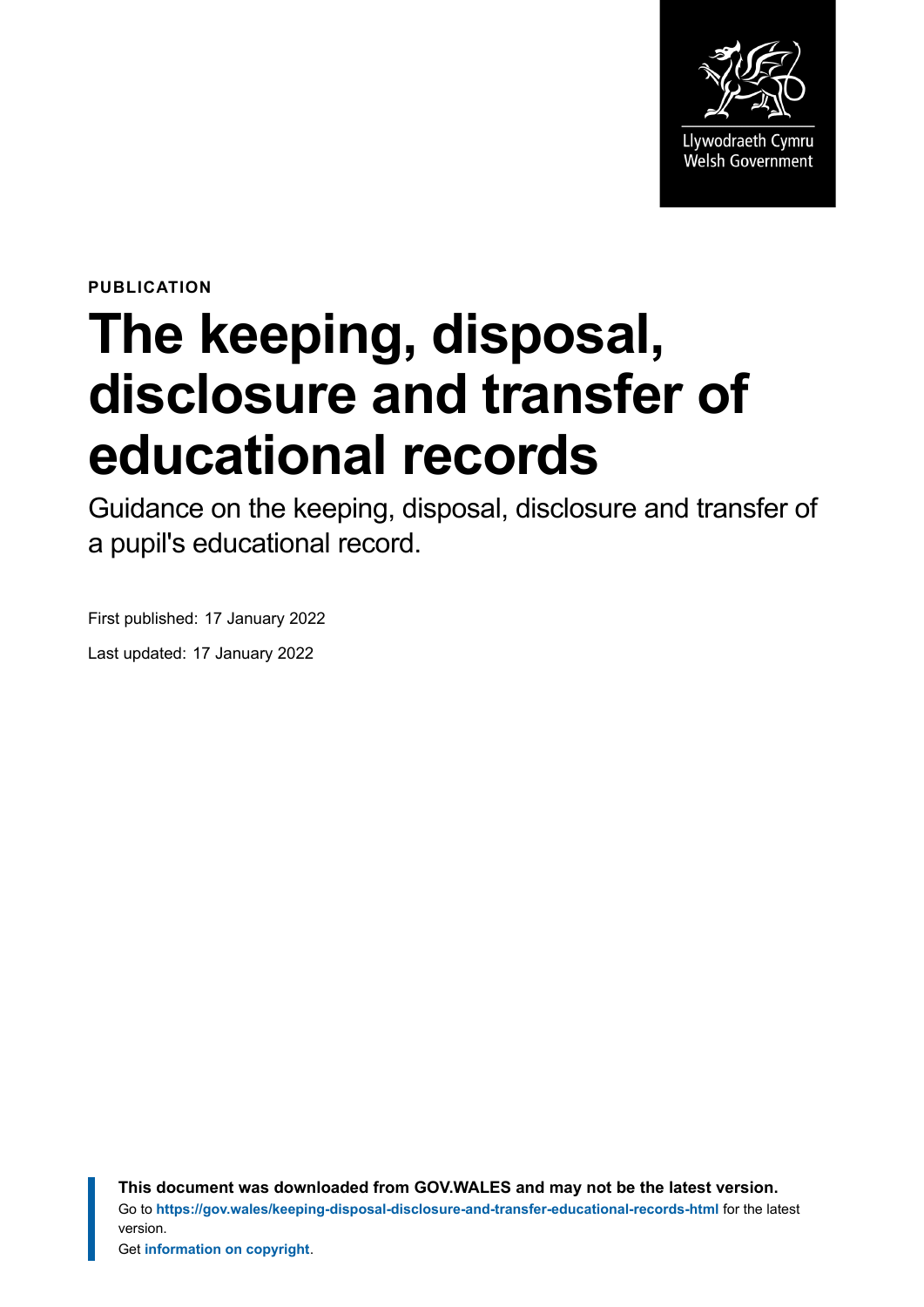## **Contents**

**[Educational records](#page-1-0)**

**[Headteachers' reports to parents](#page-4-0)**

**[The Common Transfer System](#page-6-0)**

**[Children Missing Education and the Lost Pupil Database](#page-6-1)**

This guidance, underpinned by regulations, applies to schools and local authorities, and their duties regarding the handling, transfer and access arrangements for school educational records. It takes account of the Freedom of Information Act 2000 and the UK General Data Protection Regulation (UK GDPR), implemented by the Data Protection Act 2018.

#### <span id="page-1-0"></span>**Educational records**

It is important that schools understand what constitutes an educational record and the legal responsibilities related to the secure transfer of pupil information. This includes the information that must be transferred when a pupil changes school, as well as the information that is provided to parents in school based reports; or following requests made to schools.

An educational record is defined in the **[The Pupil Information \(Wales\)](https://www.legislation.gov.uk/wsi/2011/1942/made) [Regulations 2011 \(legislation.gov.uk\)](https://www.legislation.gov.uk/wsi/2011/1942/made)** as any record of information, including a pupil's curricular record, which includes a pupil's academic achievements, other skills, abilities and their progress in schools. Copies of pupil reports form part of the educational record. All pupils will be entitled to have their educational records disclosed to them on written request.

**This document was downloaded from GOV.WALES and may not be the latest version.** Go to **<https://gov.wales/keeping-disposal-disclosure-and-transfer-educational-records-html>** for the latest version.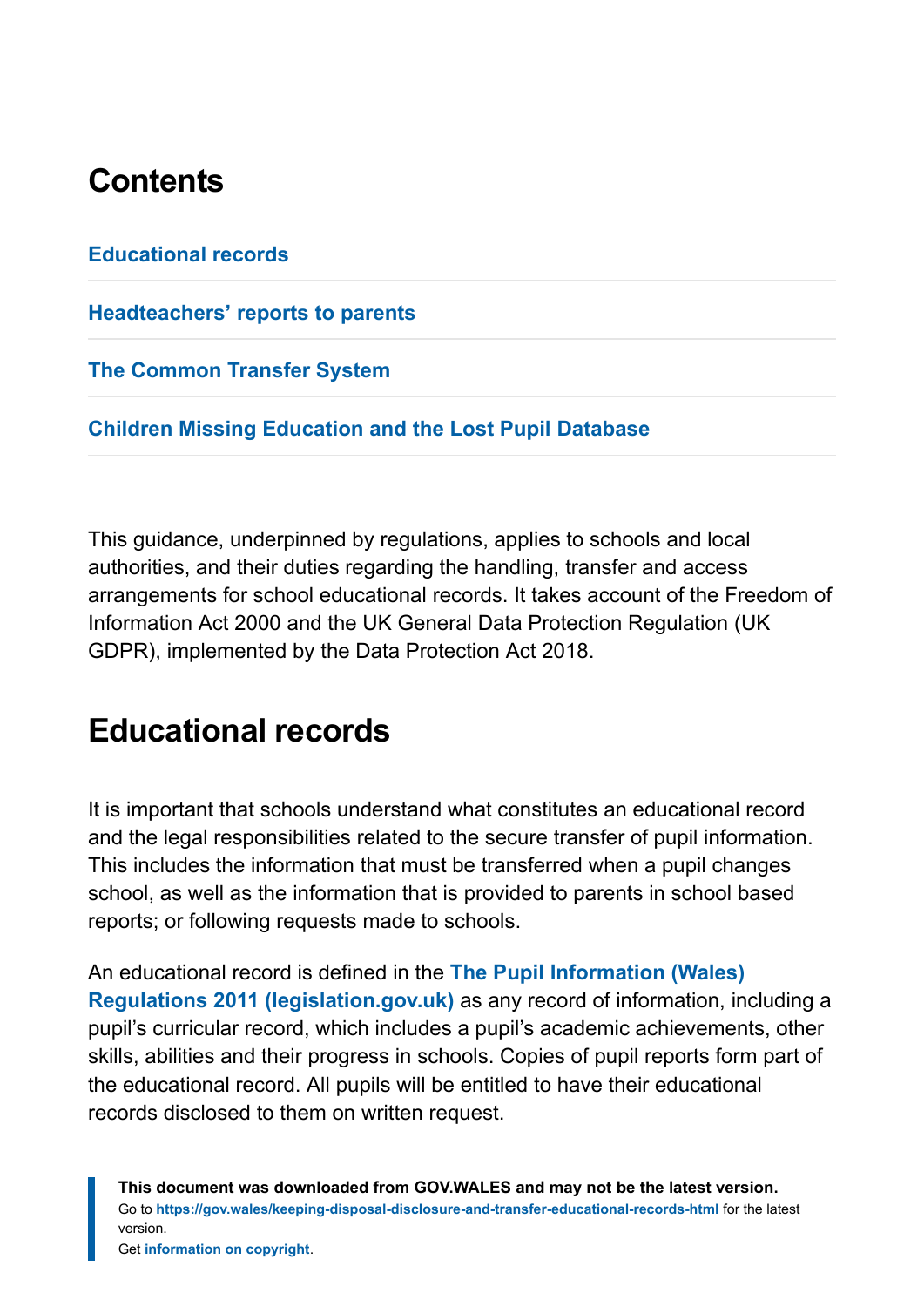#### **Changes made by the UK General Data Protection Regulation (UK GDPR), implemented by the Data Protection Act 2018 ('the data protection legislation') and the Freedom of Information Act**

Before data protection legislation first came into force in 1998, parents had a general right to see their child's educational record, as long as the child was aged under 18; and pupils themselves had a right to see manual records, as long as they were aged 16 or over. Under current legislation, the right of parents to see their child's records remains essentially the same, but the right of the pupil to see the record is different. It is no longer related to the age of the child. Instead, children who submit written requests to see their records should be allowed to do so.

Children have the same rights as adults over their personal data. These include the rights to access their personal data; request rectification; object to processing and have their personal data erased. The concept of competence (the child's capacity to understand the implications of their decisions) remains as valid under the GDPR as under the 1998 Act. If a child is not competent to exercise their own data protection rights or consent to processing themselves then it will usually be in their best interests to allow an individual with parental responsibility to act on their behalf. If a child is competent then your overriding consideration should still be what is in their best interests however, in most cases it should be appropriate to let the child act for themselves.

Schools should not disclose anything about a pupil's educational record which would be likely to cause serious harm to their physical or mental health or that of anyone else - including anything which suggests that they are, or have been, either the subject of, or at risk of, child abuse.

Since 1 January 2005, any person has had a legal right to ask a school or local authority for access to information held by that school or local authority under the Freedom of Information Act. Schools and local authorities are under a duty to provide advice and assistance to persons requesting information. Requests must be made in writing. Information that is not covered by the UK GDPR (e.g.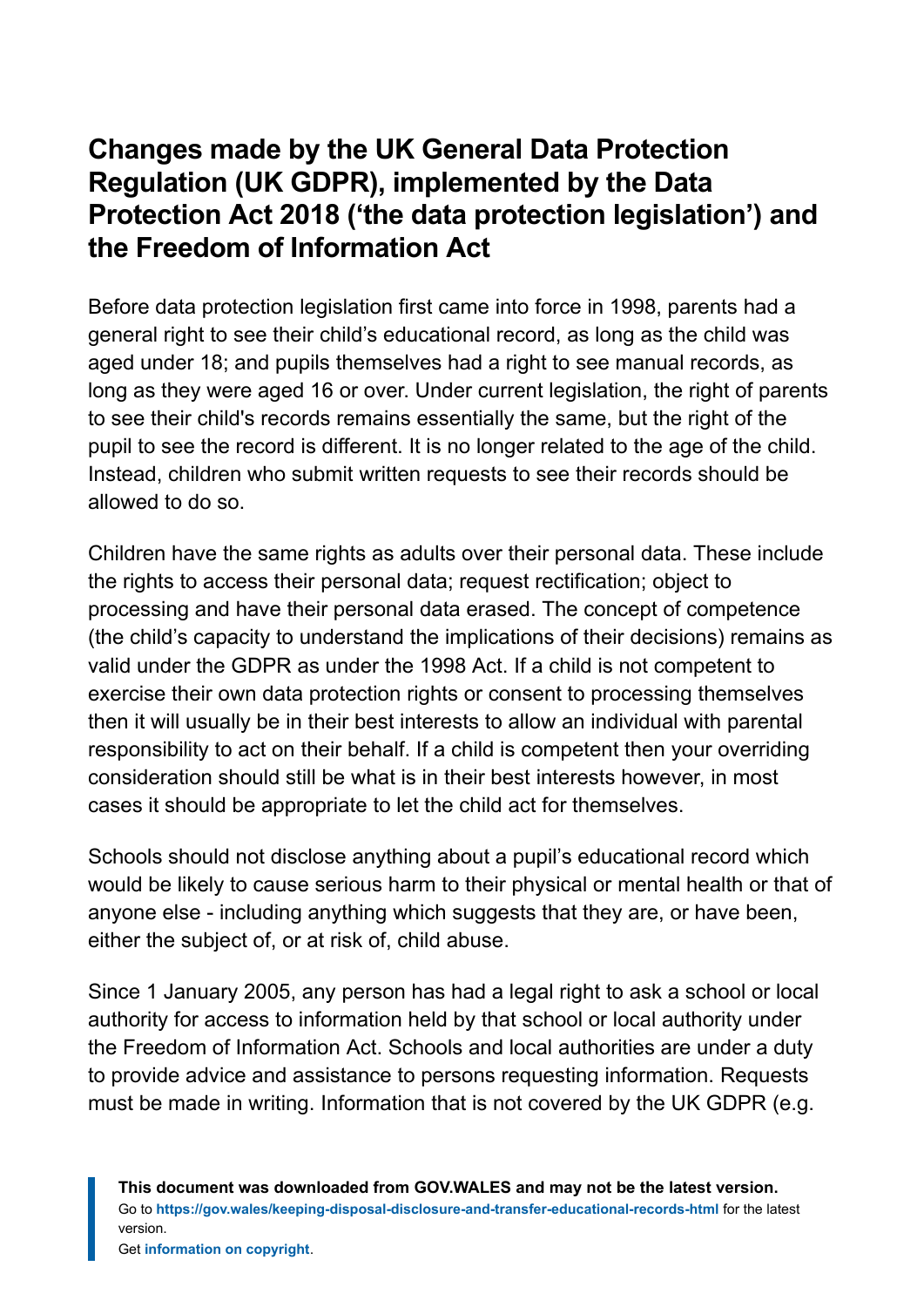personal data) is automatically covered by the FoIA.

Schools should have a policy in place for the management of educational records. This policy should be reviewed at regular intervals (at least once every three years).

**[The Information Commissioner's Office](https://ico.org.uk/)** (ICO) is an independent body with responsibility for upholding information rights, and can offer further advice on the management of records and the handling of requests for information.

#### **Disclosure of a pupil's educational records**

Records must be disclosed upon receipt of a written request from either a pupil or parent in the case of:

- pupils aged 17 and under, both the pupil and parents may request to see the school record
- pupils aged 18 or over, only the pupil may request to see their school record, with the exception of appropriate circumstances where this may be the parent - for example in cases of pupils with additional learning needs

Educational records must be made available or be disclosed within 15 school days upon receipt of a written request from a parent or pupil, to view or obtain a copy of an educational record. If the pupil or parent regards any part of the pupil's educational record to be inaccurate, it is the responsibility of the governing body to correct or remove the corresponding information from the record. Headteachers must make an educational record available for a parent to view free of charge. If a parent requests a hard copy of an educational record, the headteacher is permitted to charge a fee that does not exceed the cost of supplying the record. Headteachers may exclude certain confidential information from being disclosed.

#### **Retention of educational records**

Under the Freedom of Information Act 2000, schools are required to maintain a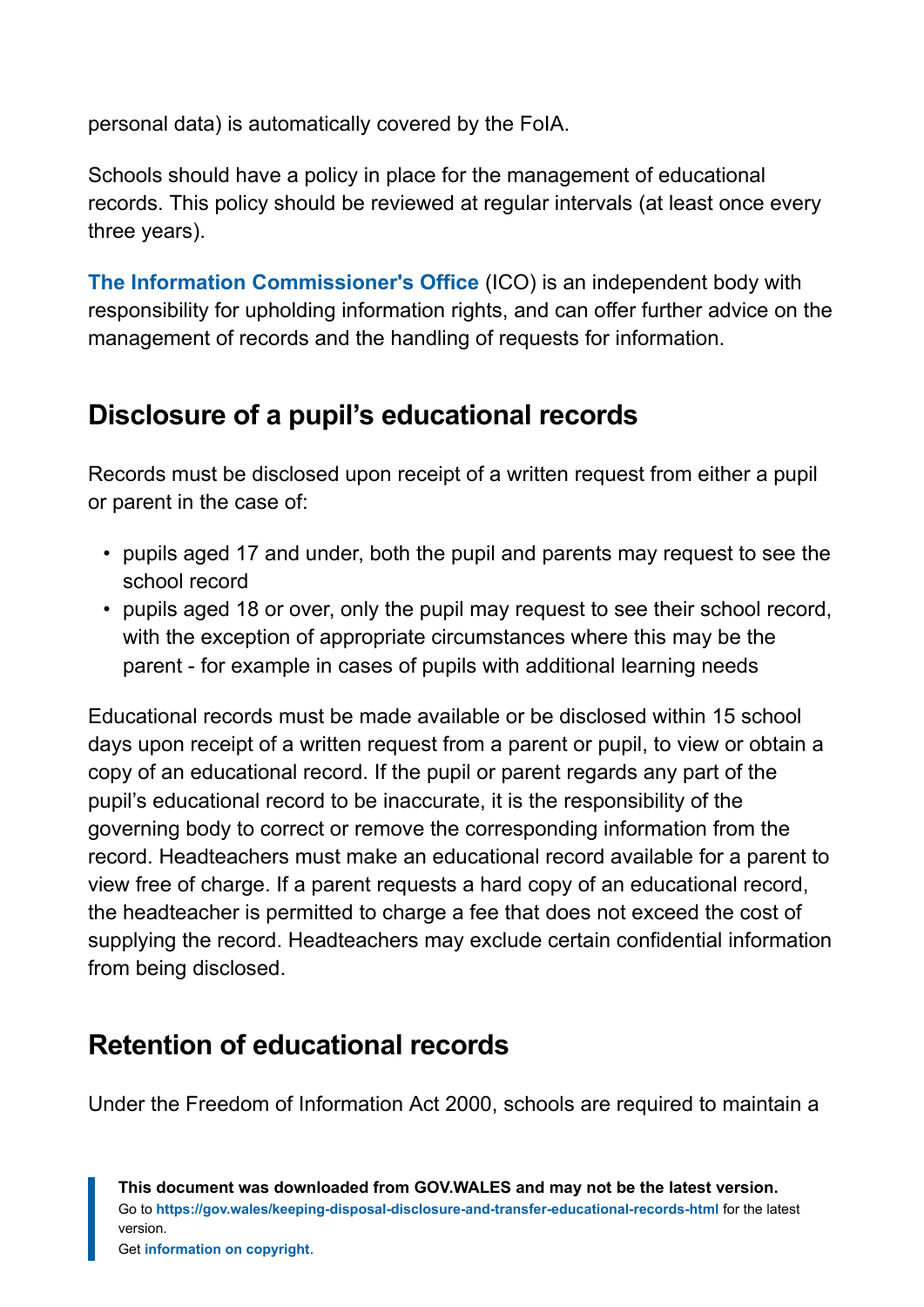retention schedule listing the record series which a maintained school creates in the course of its business. It refers to all information, regardless of the media in which they are stored. A sample retention schedule is published alongside this guidance, with timescales for retention of various records and the action which should be taken when it is of no further administrative use. Whilst some retention periods may be governed by statute, others are guidelines following best practice. This is an example schedule that includes school records associated with the Welsh Government's Information Management Strategy. Schools and local authorities are however responsible for determining their own retention schedules. Other examples of more general school retention schedules are available, including a checklist produced by the **[Information Records](https://irms.org.uk/general/custom.asp?page=SchoolsToolkit) [Management Service.](https://irms.org.uk/general/custom.asp?page=SchoolsToolkit)**

# <span id="page-4-0"></span>**Headteachers' reports to parents**

#### In accordance with: **[The Head Teacher's Report to Parents and Adult Pupils](https://www.legislation.gov.uk/wsi/2011/1943/contents/made) [\(Wales\) Regulations 2011:](https://www.legislation.gov.uk/wsi/2011/1943/contents/made)**

- headteachers must ensure that a written report is sent at least once during the school year, to the parents of each pupil, for their retention. Where parents are separated, schools should take this into account (except when precluded by a court order), and have systems in place to deal with dual addresses
- the timing of the report is entirely at the headteacher's discretion, provided that all the required information is sent to parents by the end of the school year. Where the headteacher decides to send a single written report each year, it must contain the full information required by the Regulations. If the headteacher decides to send more than one written report during the course of a school year, the information required by the Regulations may be spread across more than one report
- examination results that are published during the summer holidays must be reported after the school year in which the examinations have been taken, but not later than 30 September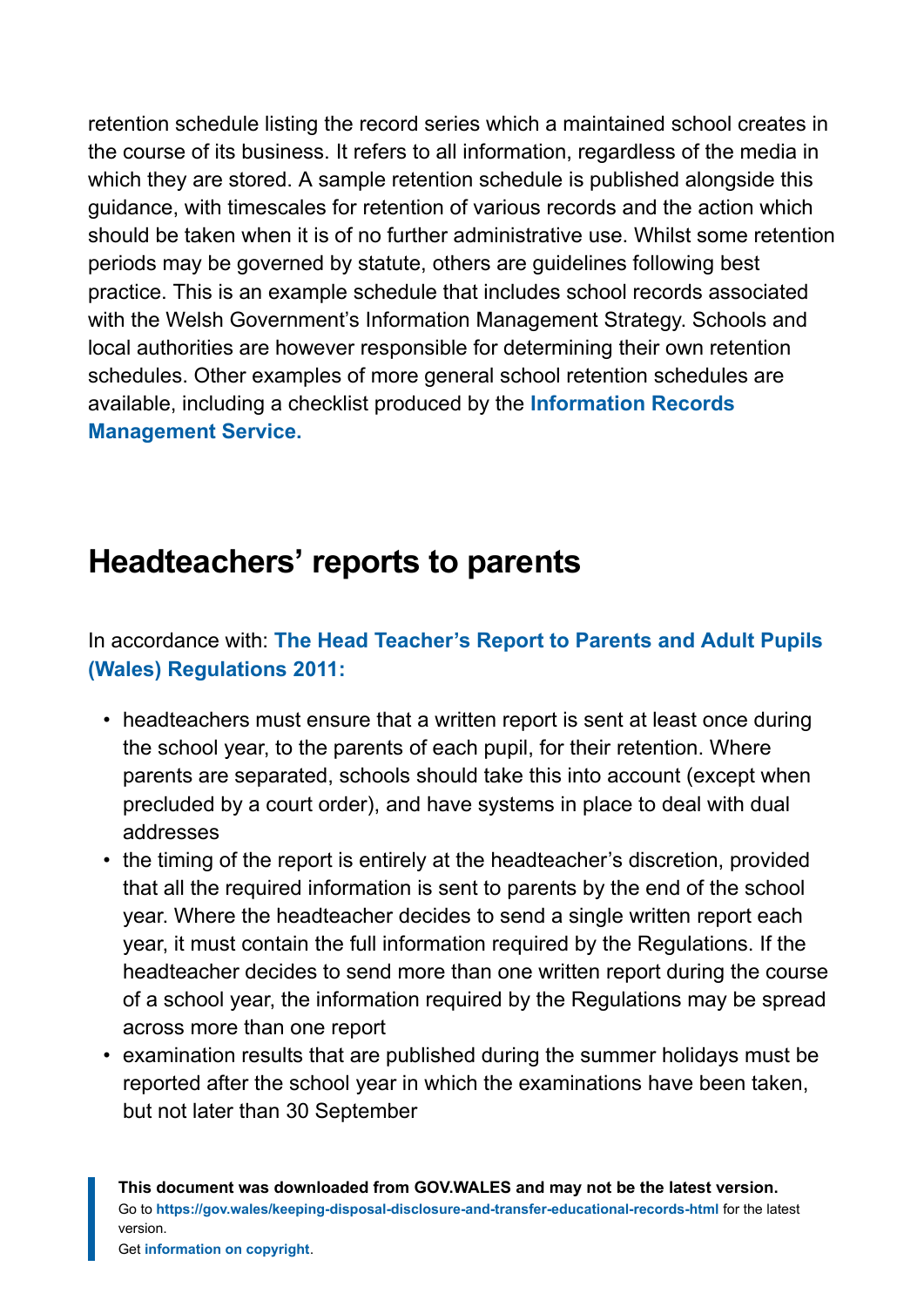- there is a required minimum of information that must be reported to parents each year. The content of the **[report](https://gov.wales/regulations-about-reporting-school-and-pupil-information-html#section-75446)** varies according to the pupil's age and progress through the Curriculum for Wales. Reports should include any information that has been provided by an employee of the local authority that maintains the school (including education welfare officers); a teacher or other employee in voluntary aided and grant maintained schools (including educational psychologists contracted by the governing body as part of the **[whole school approach](https://gov.wales/framework-embedding-whole-school-approach-emotional-and-mental-wellbeing)** on supporting the mental health and wellbeing of children and young people)
- headteachers are required to provide all pupils over compulsory school age who are proposing to leave, or have left the school, a report on their school achievements ('school leaver's report'). it is the responsibility of headteachers to determine the format of reports sent to parents, but in doing so are strongly encouraged to seek the views of governors, parents and pupils wherever possible
- where it appears appropriate to do so, headteachers should arrange for the report to be translated into languages other than Welsh or English. They are also required, where appropriate, to produce the report in Braille or in an audio format. No charge should be made for a copy of a report translated or produced in accordance with the Regulations

When reporting to parents, headteachers must exclude information:

- that can identify a person other than the pupil to whom the information relates
- which in the headteacher's opinion would be likely to cause serious physical, mental health or emotional harm to the pupil concerned, or to any other person
- that could have a bearing on a case of child abuse or the risk of it
- that would serve to disclose information about a pupil, other than the pupil being reported on
- in relation to any school comparative information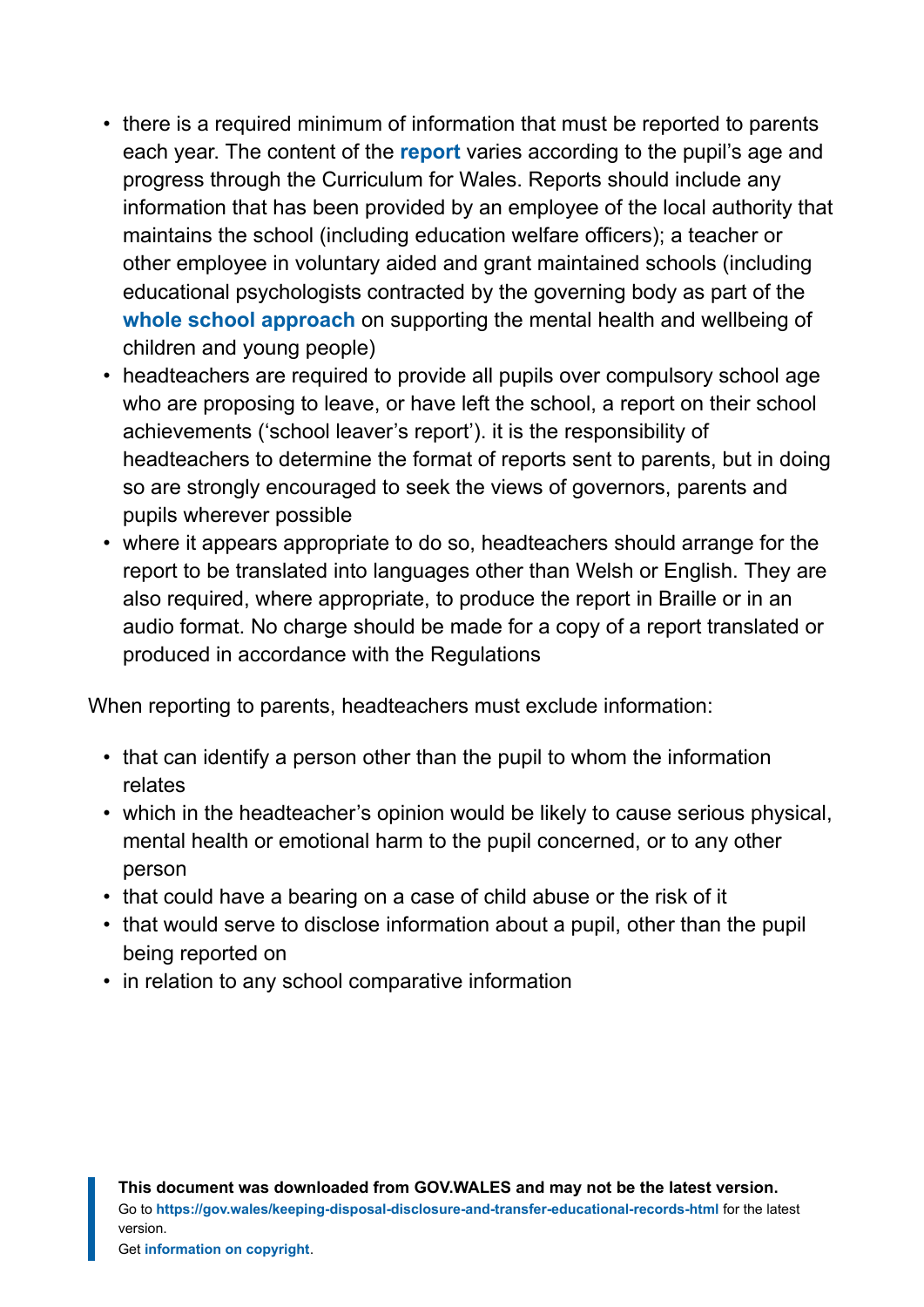#### **Parental requests for information**

When receiving requests for information, all parents or those with **[parental](https://gov.wales/parents-and-parental-responsibility-guidance-schools) [responsibility](https://gov.wales/parents-and-parental-responsibility-guidance-schools)** should be treated equally by schools and local authorities. This is irrespective of where the child lives, unless there is a court order limiting the individual's exercise of parental responsibility.

Parents have a right to request written information about their child's level of attainment in all subjects in which they are assessed, and headteachers must provide this information within fifteen school days of the request.

# <span id="page-6-0"></span>**The Common Transfer System**

When pupils transfer from one school to another, it is important that the 'new' school has, and is able to act on, information about them. The **[common](https://gov.wales/guidance-schools-implement-information-management-strategy-html#section-77088) [transfer system \(CTS\)](https://gov.wales/guidance-schools-implement-information-management-strategy-html#section-77088)**, underpinned by the Education (Pupil Information) (Wales) Regulations 2004, provides for the secure, electronic transfer of pupil information when pupils move school. Schools (or local authorities in specific circumstances), can create an electronic file known as a Common Transfer File (CTF), containing personal and assessment pupil information from the school's management information system (MIS). Whenever a pupil joins a school from another school within Wales or England, they must be accompanied by a CTF, which must then be sent to the pupil's next school for direct import to their MIS. (Pupils moving to from schools in Scotland, Northern Ireland or outside the UK will not necessarily have a CTF).

# <span id="page-6-1"></span>**Children Missing Education and the Lost Pupil Database**

Children missing education are of particular concern because it is not just the child's education that is at risk, but also potentially their safety and welfare.

**This document was downloaded from GOV.WALES and may not be the latest version.** Go to **<https://gov.wales/keeping-disposal-disclosure-and-transfer-educational-records-html>** for the latest version.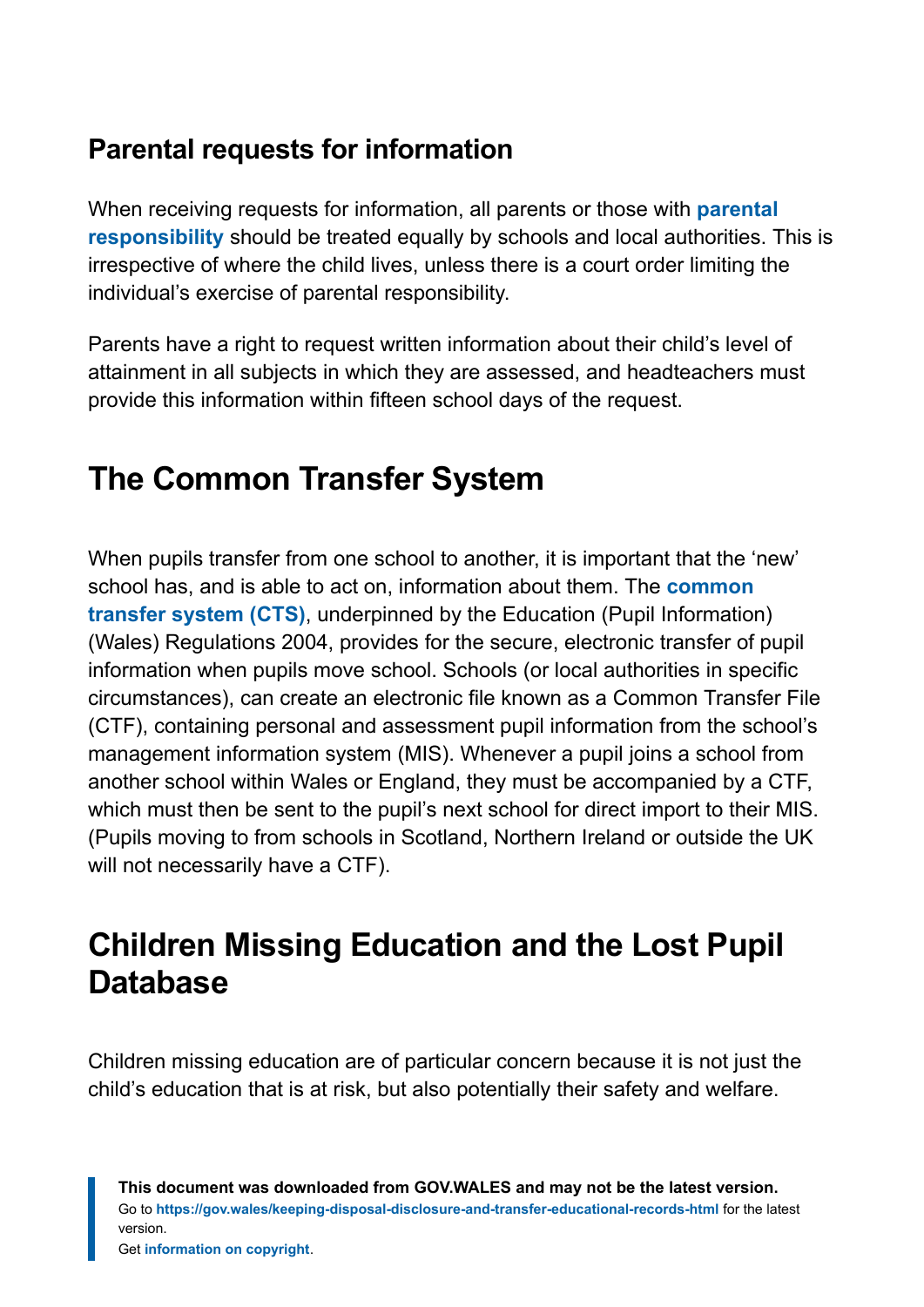Children and young people can go missing from education for a variety of reasons. Local authorities should put in place procedures designed to monitor the whereabouts of a child at risk of going missing from education and to record that they have completed these procedures. Revised **[statutory guidance](https://gov.wales/statutory-guidance-help-prevent-children-and-young-people-missing-education)** was published in 2017, in order to help prevent children and young people from missing education. The document sets out guidance for local authorities on arrangements that will enable them to establish the identities of children residing in their area who are not receiving a 'suitable education'.

The **['Lost Pupil Database'](https://gov.wales/guidance-schools-implement-information-management-strategy-html#section-77088)** is a searchable area of the s2s website containing Common Transfer Files of pupils where the destination (or next) school of the pupil is not known to the school the pupil is leaving. In order to avoid duplication of CTFs, if a school uploads a file to the Lost Pupil Database and is subsequently contacted by the pupil's new school, they should always direct them to the Lost Pupil Database area of s2s. They should not create a new CTF.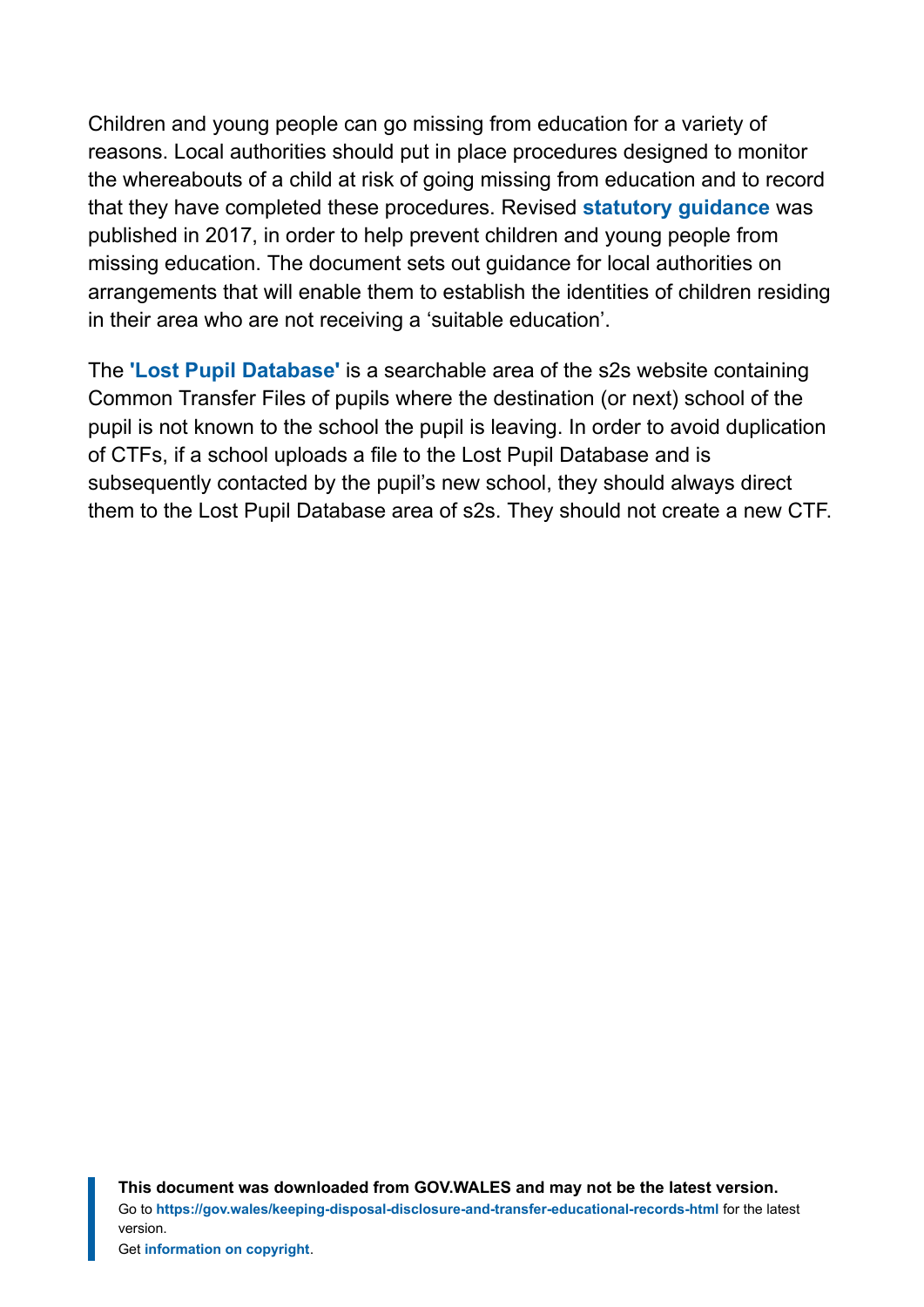# **About this document**

This document is a copy of the web page **[The keeping, disposal, disclosure](https://gov.wales/keeping-disposal-disclosure-and-transfer-educational-records-html) [and transfer of educational records](https://gov.wales/keeping-disposal-disclosure-and-transfer-educational-records-html)** downloaded.

Go to **[https://gov.wales/keeping-disposal-disclosure-and-transfer](https://gov.wales/keeping-disposal-disclosure-and-transfer-educational-records-html)[educational-records-html](https://gov.wales/keeping-disposal-disclosure-and-transfer-educational-records-html)** for the latest version.

This document may not be fully accessible, for more information refer to our **[accessibility statement](https://gov.wales/accessibility-statement-govwales)**.